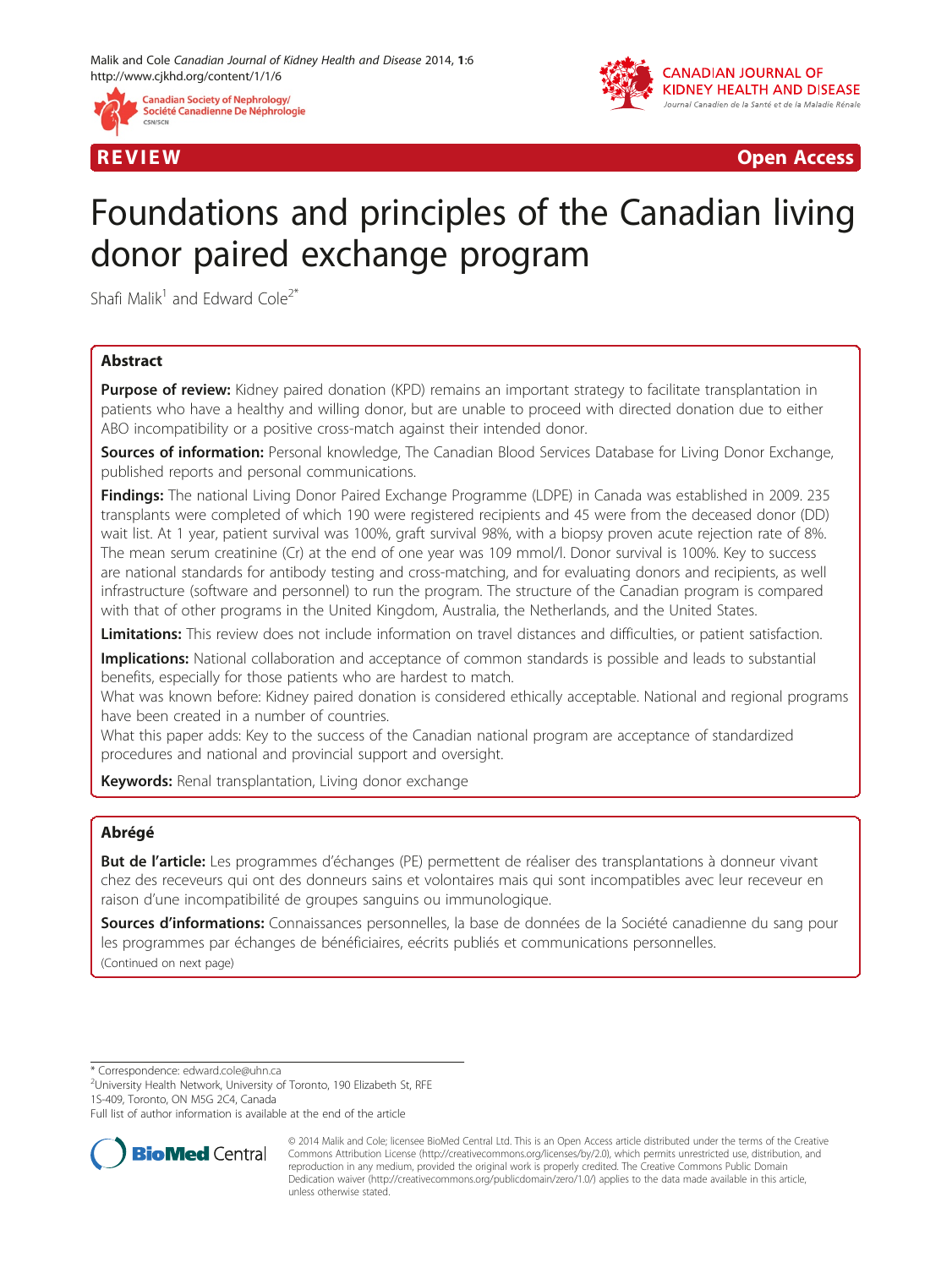## (Continued from previous page)

Résultats: Le Registre de donneurs vivants jumelés par échanges de bénéficiaires a été inauguré en 2009. Jusqu'à maintenant, 235 transplantations ont été réalisées. Parmi les receveurs, 190 receveurs étaient inscrits dans le regsitre et 45 étaient en attente pour un donneur décédé. À un an, la survie du patient est de 100% et celle du greffon de 98%. L'incidence des rejet aigus prouvés par biopsie réanle est de 8%. La valeur moyenne de la créatinine sérique à un an est de 109 μmol/L. La survie des donneurs est de 100%. Les procédures normalisées nationales pour la détection d'anticorps, les épreuves de compatibilité croisée, l'évaluation des donneurs et des receveurs ainsi que les infrastructures (informatiques et ressources humaines) sont des éléments clés expliquant le succès et le fonctionnement du programme. Dans cet article, nous comparerons la structure du programme canadien avec d'autres programmes d'échange au Royaume-Uni, en Australie, aux Pays-Bas et aux Etats-Unis.

Limites: Cet article de revue ne rapporte pas d'infomations sur les distances de voyagement, les difficultés ou la satisfaction des patients.

Implications: Le programme d'échange canadien démontre qu'il est possible de collaborer nationalement et d'avoir un consensus sur des normes. Ceci permet de faire bénéficier nos patients en attente de greffe, particulièrement les patients qui sont difficiles à jumeler.

# Introduction

The results of renal transplantation have improved substantially. As well, various strategies have been employed to increase organ availability. Despite this, the number of patients on the waiting list continues to grow and demand for organs is ever increasing [[1,2\]](#page-6-0). The 2013 Canadian Organ Replacement (CORR) register estimated 40,385 people living with end stage renal disease (ESRD), 5,489 ESRD patients initiated renal replacement therapy (RRT) in 2011, whilst only 1,247 kidney transplants were performed during the same time period in Canada. At the end of 2011, there were 3,406 patients still waiting for a renal transplant, which is a 23% increase from 2005. As a result of this disparity, patients wait longer to receive a transplant while continuing on dialysis treatment and there is a mortality rate of 7.3 deaths per 100 patient-years on the waiting list [\[3\]](#page-6-0).

Living donor transplants provide a mortality benefit over deceased donor transplantation [\[1](#page-6-0)]. However, in order to receive a living donor transplant a willing, medically acceptable, and compatible donor is required. It is estimated that one third of patients with a willing, medically acceptable donor are unable to receive a transplant because of ABO incompatibility or the presence of a donor specific antibody (DSA) [\[2](#page-6-0)]. Kidney paired donation (KPD) is a strategy which aims to increase the number of living donor transplants by matching incompatible pairs. KPD was first proposed in 1986 by Felix Rapaport [\[4\]](#page-6-0), but it wasn't until 1997 that it was considered a valuable strategy to increase living donor transplants, when the ethics for such transplants were justified by LF Ross [[5](#page-6-0)], and based on excellent results from living donor transplantation from unrelated donors (see Figure [1](#page-2-0)).

Segev et al have shown that the percentage of registry matches is higher if more pairs are entered [[6\]](#page-6-0). As well, for difficult-to-match patients (those who are highly sensitized or blood group O recipients), participation in a larger program would increase their probability of finding a compatible donor because of larger donor pool size. These factors favour national registries over multiple independent registries, especially in countries with relatively small populations, like Canada.

# The Canadian programme

Until several years ago, based partly on provincial funding and organization of health care, there was no national transplantation collaboration or oversight. Canadian Blood Services (CBS) was ultimately entrusted by provincial and territorial governments to establish national organ donation and transplant registries. The first registry, the Canadian LDPE programme was established in 2009 by a collaboration between Canadian Blood Services and the Canadian renal transplant community. Collaboration and discussion with key leaders in the field of KPD played an important role in setting out the principles and foundations of the programme. Table [1](#page-2-0) summarizes the key elements of the Canadian LDPE and Table [2](#page-3-0) provides details on the matching algorithm.

As of November 2013, 468 pairs were registered and a total of 58 non – directed donors (NDD) had been included. 235 transplants were completed of which 190 were registered recipients and 45 were from the deceased donor (DD) wait list. Of the 235 total transplants, 20 were paired exchanges or 2 way exchanges, 55 were from 16 multi way exchanges of 3, 4 or 5 chain lengths, and 160 resulted from domino exchanges; (46 dominos of 2-5 transplants each) (see Figure [2](#page-3-0) - 2013 data partial). 259 pairs with a blood group O recipient have been registered and 86 (45%) of the 190 have undergone transplantation (see Table [3](#page-3-0)). Of these, 35 had a PRA of 1-79% and 36 a PRA of 80% or more. Table [4](#page-4-0) provides an overview of key elements of paired exchange programmes worldwide.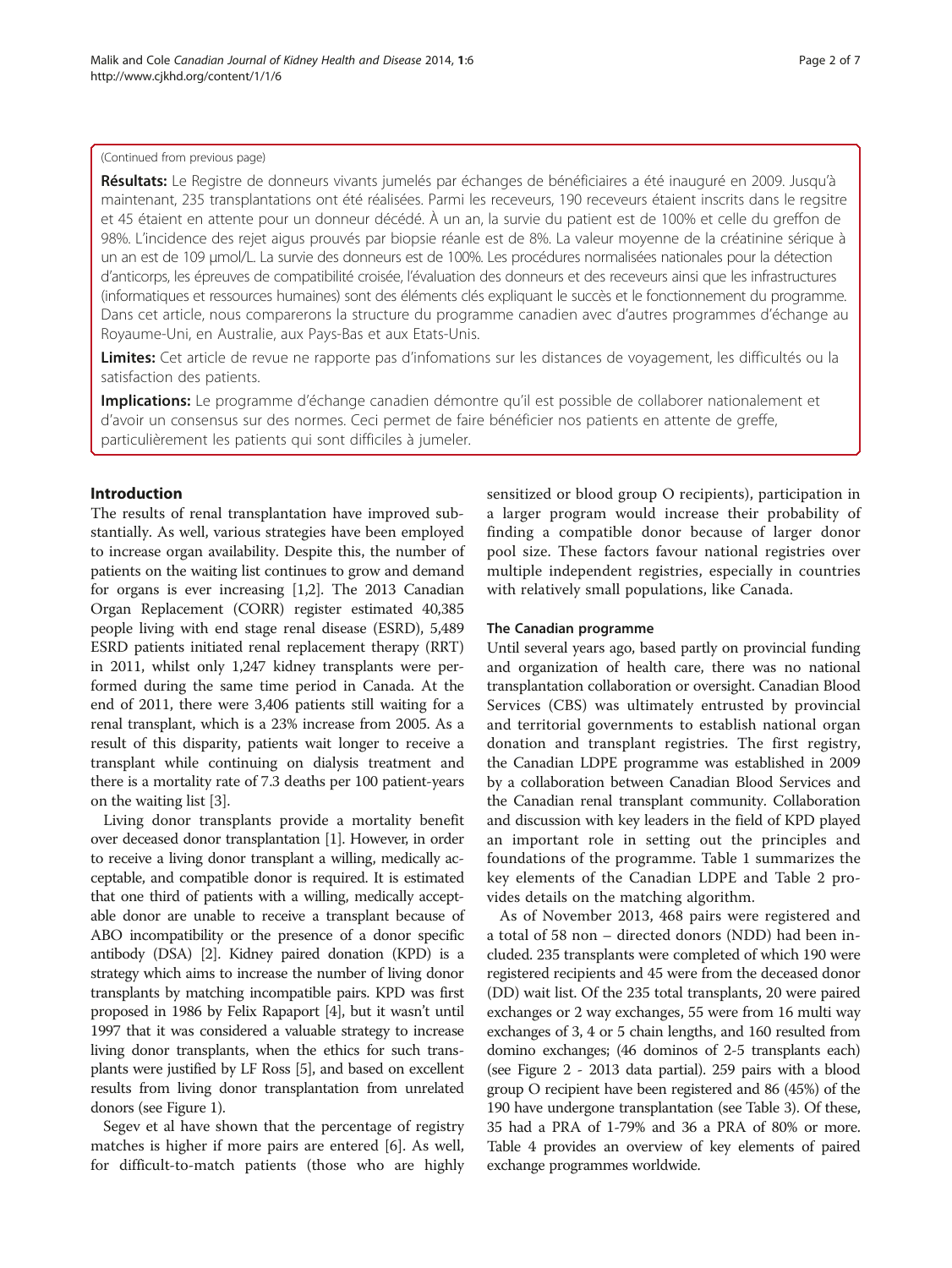<span id="page-2-0"></span>

The average time taken for a chain to be completed by chain type is as follows: 101 days for paired exchange (PE), 129 days for multi way and 117 days for domino chains. 54% of matches have required travel. Sensitized patients with calculated panel reactive antibody (cPRA) <97% have had a 50% chance of a match within the program and sixty per cent of registered recipients with a cPRA between 80-96% have been transplanted. Transplant rates among the highly sensitized group of patients with cPRA >97% have been lower. 58% of proposed matches and 62% of proposed chains were completed. 55 chains collapsed due to 57 declined matches, of which, 6 were repaired and completed. 49 collapsed chains were not repaired (affecting 151 matched pairs). Of the 57 declined matches, 15(26%) were due to positive cross-matches, 24 were due to medical reasons, 14 due to non-medical reasons and

finally 5 were as a result of surgical causes. In 2013, there were only 2 unexpected positive cross-matches.

The outcomes of KPD transplants are comparable to that of directed living donor transplants. At 1 year, patient survival was 100%, graft survival 98%, with a biopsy proven acute rejection rate of 8%. The mean serum creatinine (Cr) at the end of one year was 109 mmol/l. Donor survival is 100%.

# The United Kingdom programme

The KPD programme in the UK has been operating since 2007. Donors and recipients are assessed according to guidelines set by the British Transplantation Society/Renal Association [[15](#page-6-0)]. Matching runs occur every 3 months. The matching algorithm uses a points-based system where points are allotted based on geographical proximity between pairs, calculated human leukocyte antigen antibody

|  |  | Table 1 Key elements of the LDPE program in Canada |  |  |  |  |  |  |
|--|--|----------------------------------------------------|--|--|--|--|--|--|
|--|--|----------------------------------------------------|--|--|--|--|--|--|

|   | No. Key elements                                                                                                                                       |
|---|--------------------------------------------------------------------------------------------------------------------------------------------------------|
|   | Standardization of HLA laboratory practice across all participating programmes.                                                                        |
|   | Standardized work-up and acceptance criteria for living donors.                                                                                        |
|   | Match runs are performed centrally every four months using a protocol of optimization with a centralized software system developed by CBS.             |
| 4 | National steering committee of transplant professionals to formulate and evaluate principles and to address logistical and medical issues<br>promptly. |

- 5 Dedicated central support staff at CBS to conduct and report on match runs.
- 6 Annual review of the allocation system to ensure equitable access to transplantation.
- Donor travel to transplanting center with expense reimbursement by provinces.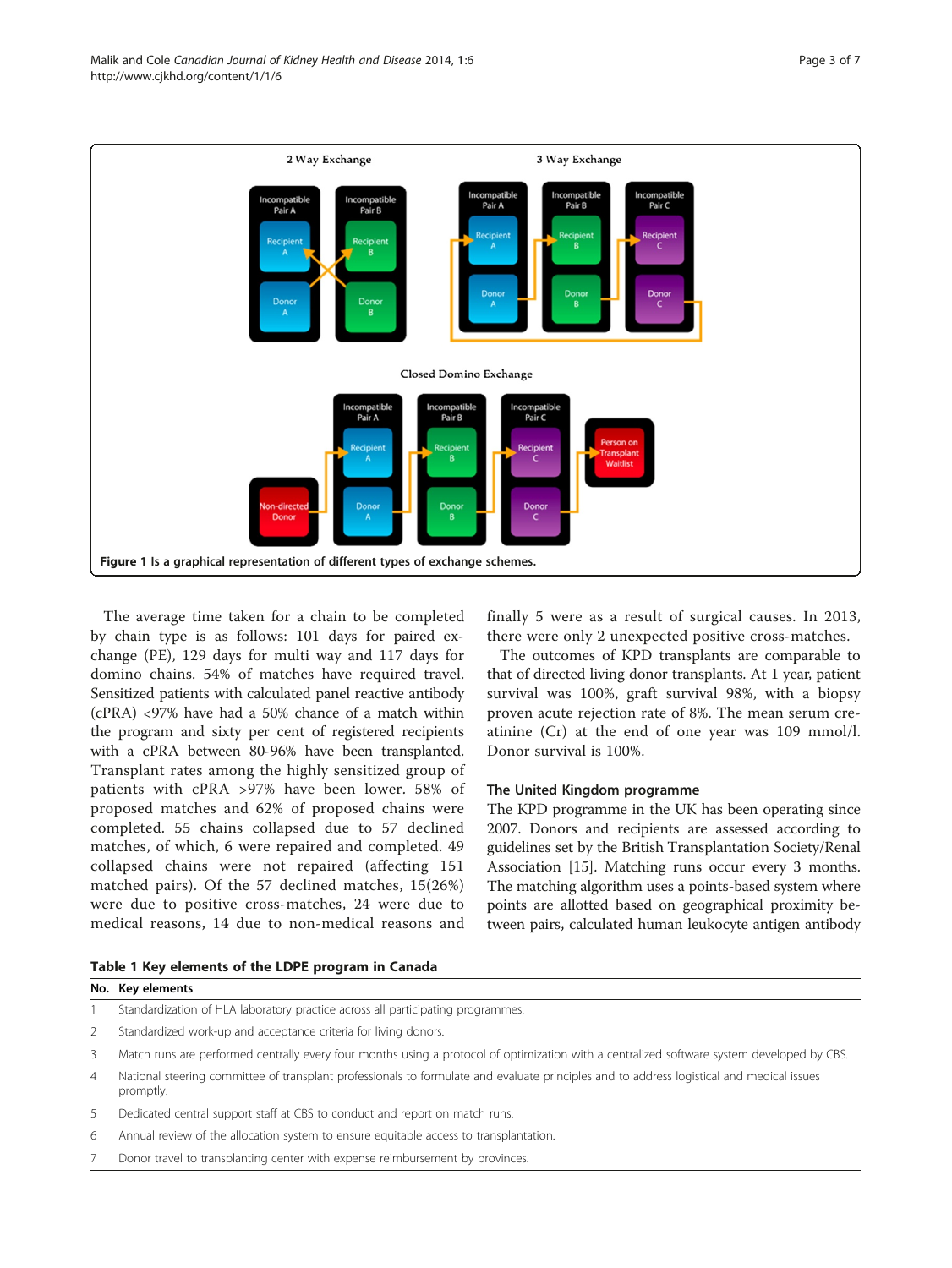<span id="page-3-0"></span>Table 2 The matching algorithm and points allotted for each attribute

| <b>Attribute</b>                                        | <b>Match points</b> |
|---------------------------------------------------------|---------------------|
| Any transplant                                          | 100                 |
| Highly sensitized (cPRA $\geq$ 80%)                     | 125                 |
| ABO Match: $\Omega$ to $\Omega$                         | 75                  |
| Paediatric recipient                                    | 75                  |
| Recipient is Prior Living Donor                         | 75                  |
| HLA 0/6 Mismatch                                        | 75                  |
| Dialysis Wait Time (starting at initiation of dialysis) | Days/30             |
| Geography: Same City                                    | 25                  |
| Donor/Recipient Age ∆ ≤30 years                         | 5                   |
| ABO Match: A to A, B to B, AB to AB                     | 5                   |
| EBV Negative to Negative Match                          | 5                   |

reaction frequency (cRF), HLA mismatch of potential transplant, and donor-donor age difference [[8\]](#page-6-0). Initially, all potential two-way exchanges were identified with prioritization according to the points based system. Three-way exchanges were additionally considered after the first year. The initial results of the KPD programme were published in 2008. As of July 2008, 120 patients were registered in the KPD programme, of this, 8 proceeded to get a transplant. The reason given for this lower than expected transplant rate was the degree of sensitization in enrolled recipients (46% of the patients had a cPRA of >85%) [[8\]](#page-6-0). Thus it may be, that easier to match patients were done locally without national involvement and only difficult to match patients were entered into the national registry. Individual centers were also found to be pursuing desensitization strategies for registered patients separate to the KPD programme. There is no requirement for donor to travel and kidneys are transported between centers. In the UK, NDDs have a

Table 3 The number of transplants for each blood group

|           | A to A A to AB AB to AB B to B O to A O to B O to O Total |  |                    |  |
|-----------|-----------------------------------------------------------|--|--------------------|--|
|           | 61 3 1 31 2 6 86 190                                      |  |                    |  |
| 32% 2% 1% |                                                           |  | 16% 1% 3% 45% 100% |  |

choice to opt in to participate in a donor chain by being matched in a KPD run; otherwise the kidney is offered to a high priority patient on the DD wait list. High priority patients on the DD list take precedence (approximately 8% of altruistic donor kidneys are transplanted in a patient in the DD list); NDD kidneys are offered to these patients first, even if the NDD has opted to take part in the quarterly matching run. During the period 2012 -2013, 1068 patients received a living donor transplant, 76 transplants were from NDD donors and 55 paired living kidney donation transplants [[16](#page-6-0)]. To date, 250 transplants have been completed, this includes 57 two way exchanges, 37 three way exchanges and 25 through altruistic donor chains where 25 patients at the top of the deceased donor wait list benefitted (R. Johnson, personal communication, January 6, 2014).

Changes were made to the system in 2012, where no priority was given to local exchanges, blood group compatible transplants were allowed, as compared to previously, where blood group identical transplants only were permitted. An incremental prioritization for recipients who remained unmatched in the scheme after each matching run was adopted. Further, compatible donor–recipient pairs could be enrolled and an extended matching criteria form for registering patients with low titer HLA and ABO blood group antibodies was introduced [[17](#page-6-0)].

# The Australian programme

The first kidney paired donation (KPD) transplants were performed in Western Australia in 2007 and the national

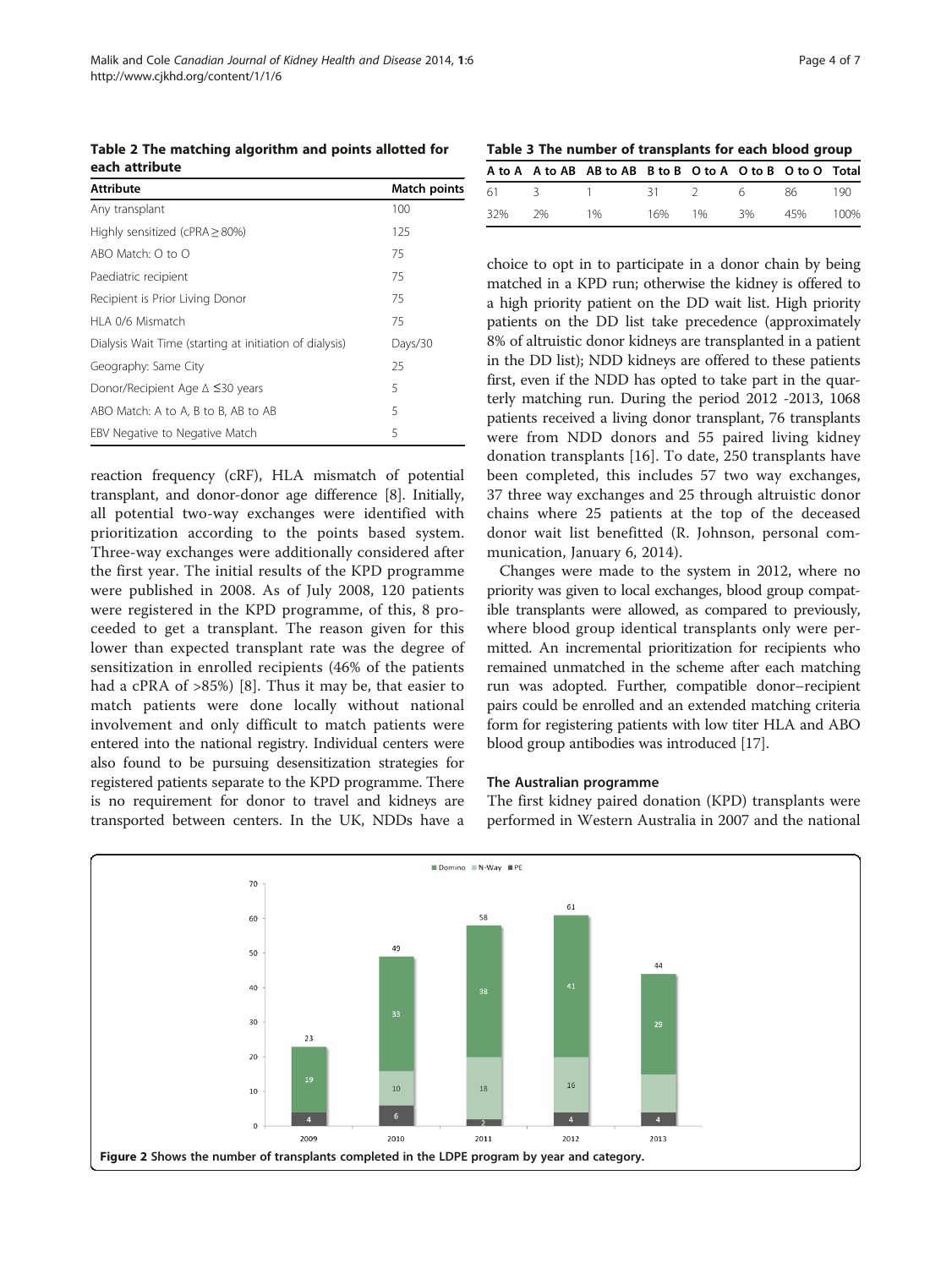Multi way and domino\*

Types of exchanges considered

Desensitization programme in combination with KPD

<span id="page-4-0"></span>

| Table 4 Comparison of key elements of KPD national programmes worldwide |                                 |                                  |                                     |                                                                                                                            |                                    |  |  |
|-------------------------------------------------------------------------|---------------------------------|----------------------------------|-------------------------------------|----------------------------------------------------------------------------------------------------------------------------|------------------------------------|--|--|
| Country                                                                 | Canada                          | UK                               | Australia                           | US                                                                                                                         | <b>Netherlands</b>                 |  |  |
| Name of programme                                                       | Living Donor<br>Paired Exchange | Paired Living<br>Kidney Donation | Paired Kidney<br>Exchange Programme | Kidney Paired Donation                                                                                                     | Living Donor<br>Exchange Programme |  |  |
| Organization responsible                                                | Canadian Blood<br>Services      | NHS Blood and<br>Transplant      | Organ and<br>Tissue Authority       | National program overseen by<br>Organ Procurement and Transplant<br>Network (OPTN) plus multiple<br>independent registries | Dutch Transplant<br>Foundation     |  |  |
| Year national program<br>established                                    | 2009 [7]                        | 2007 [8]                         | 2010 [9]                            | 2010 [10.11]                                                                                                               | 2004 [12]                          |  |  |
| Type of registry                                                        | National                        | National                         | National                            | National registry and smaller<br>independent registries exist                                                              | National                           |  |  |

Table 4 Comparison of key elements of KPD national programmes worldwide

Multi way and domino

\*(Multi way exchanges can be 2 way, 3 way or more type of exchanges between pairs; domino exchanges are triggered by a non-directed altruistic donor which then sets of a series of transplants. When the last donor donates to the patient at the top of the deceased donor pool it is a closed domino; when the last donor does not donate but instead waits to set off another series of domino transplants this is called open domino exchange, and such donors are called bridge donors).

No No Yes [\[13](#page-6-0)] Yes [[14](#page-6-0)] No

Bridge Donors No No No No No Yes No No No

KPD programme was established in late 2010 as part of the Organ and Tissue Authority's efforts to increase available organs from live donors [\[18](#page-6-0)]. Match runs are done every 3 months. The first run was performed in October 2010 and results from 9 match runs are currently available. The matching algorithm does not consider any HLA matching rules, and allocation is only based on acceptable mismatches by excluding donors from matching to recipients with DSAs greater than 2000 Mean Fluorescence Intensity (MFI). A computer algorithm helps select between competing match offers on the basis of pre-specified ranking rules, such as favouring 3-way over 2-way exchanges, in order to maximize the number of patients being transplanted, and then favouring patients with low versus high match probability, which primarily gives an advantage to a recipient with high versus low PRA [[10\]](#page-6-0).

As of October 2012, 115 pairs had registered in the national programme and 51 transplants were completed under the auspices of the national programme (A total of 152 pairs had registered by 30 June 2013, which includes pairs registered prior to establishment of a national program. A total of 72 transplants have been completed).

In the national programme, 63% of enrolled pairs in the first 2 years found a match with 46% of them receiving a transplant. 33% of registered candidates had a cPRA >95%. 42% of transplanted patients had a cPRA >75% and mean cPRA was 55%. Blood group O recipients are often considered to be disadvantaged in a KPD program as they can only receive an organ from a blood group compatible donor. In the Australian KPD program, 56% of transplant recipients were blood group O, this has been possible due to ABO desensitization being included as part of KPD [[19\]](#page-6-0). ABO-incompatible donors were accepted for

36 patients and of these, 10 recipients successfully underwent transplantation following desensitization [\[13\]](#page-6-0).

domino

Multi way and domino Multi way and domino Multi way and

# The Dutch programme

Eight year outcomes of the Dutch KPD programme were published in 2011 [[12\]](#page-6-0). All transplants performed since programme inception in 2004 to 2011 were analysed. 472 pairs were enrolled, consisting of 269 due to ABO blood type incompatibility and 203 due to positive cross match with their intended donor. 187 transplants were performed during this period, which is 40% of registered candidates. Of the 187 transplants completed, 83 were ABO incompatible and 104 had a positive cross match against their intended donor. The 5-year uncensored graft survival was 85% and the death censored graft survival was 89%.

# The US programme

In the US, multiple independent registries exist in addition to a national registry administered by UNOS. KPD may be underutilized in the US and factors contributing to underutilization include insurance costs, reimbursement to donor when there are different insurance providers, and fragmented registries [[20](#page-6-0)]. The KPD program at Methodist Specialty and Transplant Hospital, San Antonio, runs a successful independent registry. The program reported its results in 2012, over a 3-year period, a total of 134 paired donor transplants were performed, including 117 incompatible pairs and 17 compatible pairs. Transplants included 2 way, 3 way exchanges and 3 chains initiated by an NDD, 44% of patients transplanted had a PRA of >80% [\[21](#page-6-0)]. Data from UNOS for the period between 2000 – 2007 showed that 209 patients underwent transplantation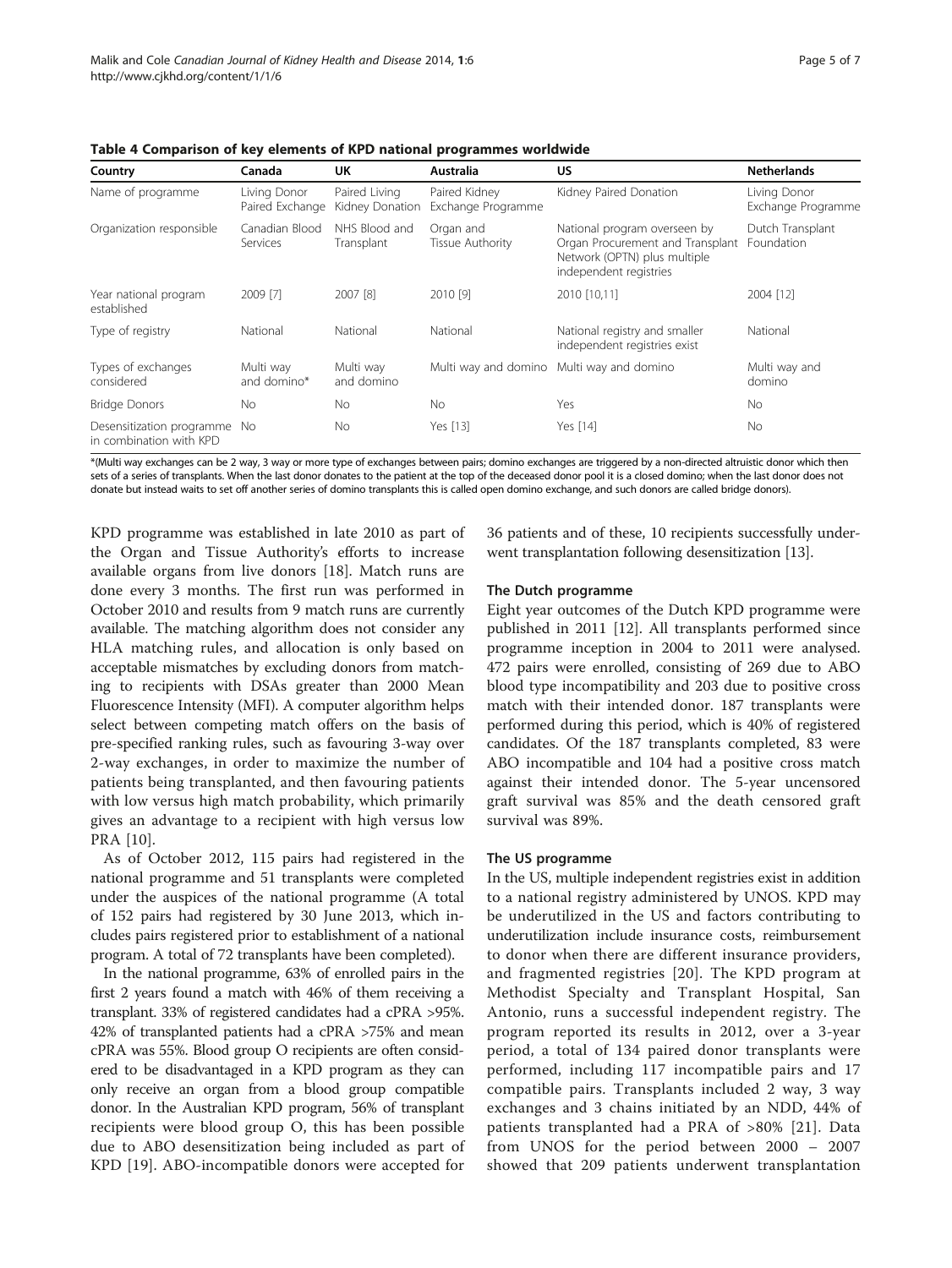through KPD, no differences in survival were found when compared to matched live directed donation controls performed during the same period [\[22](#page-6-0)].

# Review

The national LDPE programme in Canada has been a rewarding success story. It is important to appreciate that the benefit of LDPE is not only that more patients get living donor transplants with the associated benefits, but also that all of those patients, who would previously have been on deceased donor lists, no longer are on them. This reduces waiting time for those without a living donor. The success of the programme is related to national collaboration, standardized antibody testing and standardization of both the workup and acceptance criteria for donors, centralized allocation software, operational oversight, dedicated central support staff, and government support of logistics for organization and travel.

The Canadian national LDPE program was established later than similar programs in the UK and Netherlands, but has seen good success in a relatively short span of time. As of November 2013, 235 transplants were completed which is higher than the reported transplants in other national programmes worldwide. The relatively small geographic area in the Netherlands enables them to do cross matches in a central laboratory. Other national programs are yet to standardize HLA laboratory techniques. The publicly funded healthcare system in Canada has obviated the argument of financial responsibility unlike in the US where there is ongoing debate on establishing a standard acquisition charge for KPD by private insurers [[23](#page-6-0)]. A high number of proposed matches have been completed and the average time taken to complete a chain has also been low, for example in the Australian KPD programme, 12% of patients have had to wait in excess of four months to receive their transplant and 8% of proposed matches did not proceed due to a subsequent unexpected positive cross match within the same programme. In Canada, only 2 such unexpected positive cross matches have occurred in the last year. Chain collapse results in waste of resources and is disappointing to patients. Standardization of HLA laboratory practices and standardized acceptance criteria for donors has helped in minimizing chain collapses in our programme.

There are important considerations for the future. Candidates with cPRA > 97% have a lower transplant rate than other highly sensitized patients. Strategies to improve this, including the national registry for highly sensitized patients, are under active consideration. For instance, consideration of desensitization in association with LDPE is suggested by some early encouraging results of ABO and low level DSA desensitization from programs in Australia and the US [\[13](#page-6-0),[14\]](#page-6-0). The future shipment of kidneys has the potential to reduce cost

and simplify logistics. It is now known that living donor kidneys can withstand longer cold ischemia time with no deleterious effects on outcomes [\[24](#page-6-0),[25\]](#page-6-0). It is clear from the available data that participation across Canada varies substantially by centre. We believe that LDPE is an important way of increasing access to transplantation and encourage all centers to consider it for every case with a medically suitable but incompatible donor.

# Conclusion

The Canadian LDPE programme is an example of success achieved by national integration and collaboration. Hopefully, the success to date will emphasize the benefits of LDPE to both patients and centers, resulting in a further increase in pairs entered, matches and transplants.

# Abbreviations

CBS: Canadian blood services; CORR: Canadian organ replacement register; cRF: Calculated human leukocyte antigen antibody reaction frequency; DD: Deceased donor; DSA: Donor specific antibody; EBV: Epstein–barr virus; ESRD: End stage renal disease; HLA: Human leukocyte antigen; KPD: Kidney paired donation; LDPE: Living donor exchange programme; MFI: Mean fluorescence intensity; NDD: Non-directed donor; OPTN: Organ procurement and transplant network; PRA: Plasma renin activity; RRT: Renal replacement therapy; UNOS: United network for organ sharing.

## Competing interests

Both authors declare no competing interests.

### Authors' contributions

SM wrote initial draft of manuscript and made revisions. EC conceived manuscript, contributed data and edited manuscript. Both authors read and approved the final manuscript.

### Acknowledgements

The authors would like to acknowledge Canadian Blood Services for the management and services of the Canadian Transplant Registry. This service is made possible as a result of financial support to Canadian Blood Services from Federal Provincial Territorial Governments. The authors wish to acknowledge the contributions of the medical, surgical, nursing laboratory, and operating room staff in Canadian transplant centers who have contributed to the establishment of the National KPD Program, and the Kidney Foundation of Canada for supporting donor travel costs in the Program. The authors would like to thank CBS for providing Figure [2](#page-3-0) for use in this article. The KPD Steering Committee Members include: Ian Alwayn - QEII Health Sciences Centre, Dalhousie University, Halifax. Patricia E Birk - Children's Hospital, Health Sciences Centre, Winnipeg. Brendan Barrett - Memorial University of Newfoundland, St. Johns. Patricia Campbell - University of Alberta, Edmonton. Edward Cole - University Health Network, Toronto (Chair). John Gill - University of British Columbia, Vancouver. Nessa Gogan - Horizon Health Network, Saint John, New Brunswick, Department of Medicine, Dalhousie University, Halifax and Memorial University, St. John's, Newfoundland. Martin E. Karpinski - University of Manitoba, Winnipeg. Rahul Mainra - Division of Nephrology, Saskatchewan Transplant Program, University of Saskatchewan. Mauricio Monroy - Cuadros, Division of Transplant Surgery, Foothills Medical Center, Calgary. Peter Nickerson - University of Manitoba, Winnipeg. Michel R. Pâquet - Centre Hospitalier Universitaire de Montréal, Montreal. Jeffery Zaltzman - St. Michaels Hospital, Toronto.

## Author details

<sup>1</sup>Clinical Fellow Renal Transplantation Programme, Toronto General Hospital 200 Elizabeth Street, Toronto, ON M5G 2C4, Canada. <sup>2</sup>University Health Network, University of Toronto, 190 Elizabeth St, RFE 1S-409, Toronto, ON M5G 2C4, Canada.

Received: 17 January 2014 Accepted: 8 April 2014 Published: 20 May 2014